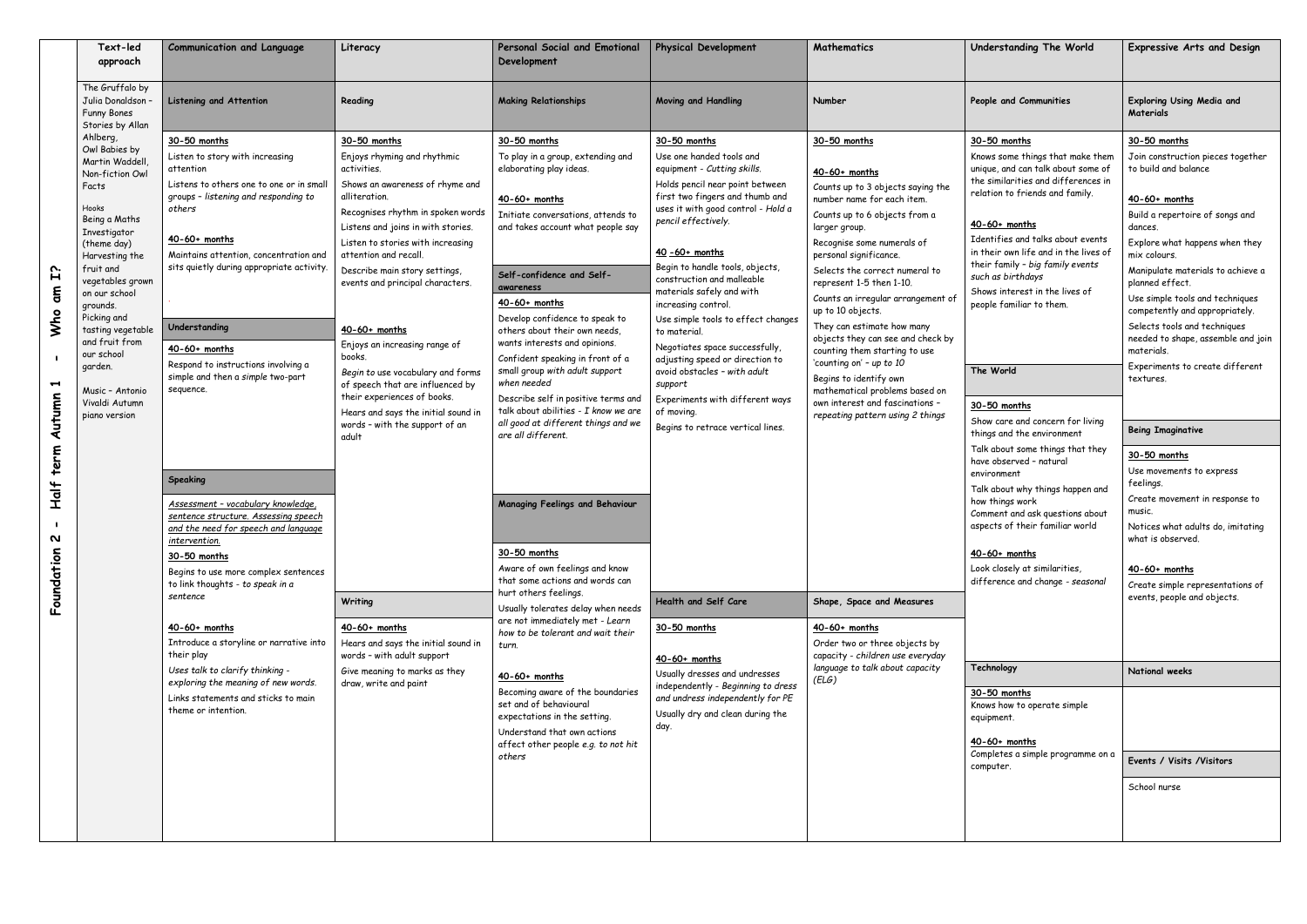| Text-led<br>approach                                                                                                                                                                                                                                       | <b>Communication and Language</b>                                                                                                                                                                                                                                                                                                                                                                                                                                                                                                                                                                                                                                                                                                | Literacy                                                                                                                                                                                                                                                                                                                                                                                                                                                                                                                                                                                                                                                                                                                                                                                                                                                                                                                                | <b>Personal Social and Emotional</b><br>Development                                                                                                                                                                                                                                                                                                                                                                                                                                                                                                                                                                                                                                                                                                                                                                                                                   | <b>Physical Development</b>                                                                                                                                                                                                                                                                                                                                                                                                                                                                                                                                                                                                                                                                                                                                                                                                                                                                                                                                                          | Mathematics                                                                                                                                                                                                                                                                                                                                                                                                                                                                                                                                                                                                                                                                              | Understanding The World                                                                                                                                                                                                                                                                                                                                                                | <b>Expressive Arts and Design</b>                                                                                                                                                                                                                                                                                                                                                                                                                                                                                                                                                                                                                                                              |
|------------------------------------------------------------------------------------------------------------------------------------------------------------------------------------------------------------------------------------------------------------|----------------------------------------------------------------------------------------------------------------------------------------------------------------------------------------------------------------------------------------------------------------------------------------------------------------------------------------------------------------------------------------------------------------------------------------------------------------------------------------------------------------------------------------------------------------------------------------------------------------------------------------------------------------------------------------------------------------------------------|-----------------------------------------------------------------------------------------------------------------------------------------------------------------------------------------------------------------------------------------------------------------------------------------------------------------------------------------------------------------------------------------------------------------------------------------------------------------------------------------------------------------------------------------------------------------------------------------------------------------------------------------------------------------------------------------------------------------------------------------------------------------------------------------------------------------------------------------------------------------------------------------------------------------------------------------|-----------------------------------------------------------------------------------------------------------------------------------------------------------------------------------------------------------------------------------------------------------------------------------------------------------------------------------------------------------------------------------------------------------------------------------------------------------------------------------------------------------------------------------------------------------------------------------------------------------------------------------------------------------------------------------------------------------------------------------------------------------------------------------------------------------------------------------------------------------------------|--------------------------------------------------------------------------------------------------------------------------------------------------------------------------------------------------------------------------------------------------------------------------------------------------------------------------------------------------------------------------------------------------------------------------------------------------------------------------------------------------------------------------------------------------------------------------------------------------------------------------------------------------------------------------------------------------------------------------------------------------------------------------------------------------------------------------------------------------------------------------------------------------------------------------------------------------------------------------------------|------------------------------------------------------------------------------------------------------------------------------------------------------------------------------------------------------------------------------------------------------------------------------------------------------------------------------------------------------------------------------------------------------------------------------------------------------------------------------------------------------------------------------------------------------------------------------------------------------------------------------------------------------------------------------------------|----------------------------------------------------------------------------------------------------------------------------------------------------------------------------------------------------------------------------------------------------------------------------------------------------------------------------------------------------------------------------------------|------------------------------------------------------------------------------------------------------------------------------------------------------------------------------------------------------------------------------------------------------------------------------------------------------------------------------------------------------------------------------------------------------------------------------------------------------------------------------------------------------------------------------------------------------------------------------------------------------------------------------------------------------------------------------------------------|
| Traditional<br>Stories -                                                                                                                                                                                                                                   | Listening and Attention                                                                                                                                                                                                                                                                                                                                                                                                                                                                                                                                                                                                                                                                                                          | Reading                                                                                                                                                                                                                                                                                                                                                                                                                                                                                                                                                                                                                                                                                                                                                                                                                                                                                                                                 | <b>Making Relationships</b>                                                                                                                                                                                                                                                                                                                                                                                                                                                                                                                                                                                                                                                                                                                                                                                                                                           | <b>Moving and Handling</b>                                                                                                                                                                                                                                                                                                                                                                                                                                                                                                                                                                                                                                                                                                                                                                                                                                                                                                                                                           | Number                                                                                                                                                                                                                                                                                                                                                                                                                                                                                                                                                                                                                                                                                   | People and Communities                                                                                                                                                                                                                                                                                                                                                                 | <b>Exploring Using Media and Materials</b>                                                                                                                                                                                                                                                                                                                                                                                                                                                                                                                                                                                                                                                     |
| Hen.                                                                                                                                                                                                                                                       | $40-60+$ months                                                                                                                                                                                                                                                                                                                                                                                                                                                                                                                                                                                                                                                                                                                  | $40-60+$ months                                                                                                                                                                                                                                                                                                                                                                                                                                                                                                                                                                                                                                                                                                                                                                                                                                                                                                                         | $40-60+$ months                                                                                                                                                                                                                                                                                                                                                                                                                                                                                                                                                                                                                                                                                                                                                                                                                                                       | $40-60+$ months                                                                                                                                                                                                                                                                                                                                                                                                                                                                                                                                                                                                                                                                                                                                                                                                                                                                                                                                                                      | $40-60+$ months                                                                                                                                                                                                                                                                                                                                                                                                                                                                                                                                                                                                                                                                          | $40-60+$ months                                                                                                                                                                                                                                                                                                                                                                        | $40-60+$ months                                                                                                                                                                                                                                                                                                                                                                                                                                                                                                                                                                                                                                                                                |
| The little Red<br>The Enormous<br>Turnip,<br>Room for a little<br>one by Martin<br>Waddell<br>RE Christian<br>Faith - The<br>First Christmas<br>Hooks<br>Music 'Vivaldi'<br>Winter<br>Making bread<br>Making vegetable<br>soup<br>The Christmas<br>concert | Maintains attention, concentrates and<br>sits quietly during activities.<br>Two channelled attention - can listen<br>and do for short span.<br>Understanding<br>$40-60+$ months<br>Responds to instructions involving a<br>two-part sequence.<br>Listens and responds to ideas<br>expressed by others in conversation or<br>discussion.<br><b>Speaking</b><br>$40-60+$ months<br>Extends vocabulary, especially by<br>grouping and naming, exploring the<br>meaning of new words.<br>Uses language to imagine and recreate<br>roles and experiences in play<br>situations.<br>Uses talk to organise, sequence and<br>clarify thinking, ideas, feelings and<br>events.<br>Introduces a storyline or narrative<br>into their play. | Hears and says initial sounds in<br>words - recording the sound heard.<br>Segment the sounds in simple<br>words and blend them together,<br>and know which letters represent<br>some of them - VC words then CVC<br>words (alphabet)<br>Links sounds to letters naming and<br>sounding the letters of the<br>alphabet.<br>Use vocabulary and forms of<br>speech that are increasingly<br>influenced by their experiences of<br>books - directly within their play.<br>Begins to read words (VC/CVC<br>words)<br>Writing<br>$40-60+$ months<br>Begins to break the flow of speech<br>into words.<br>Uses some clearly identifiable<br>letters to communicate meaning,<br>representing some sounds<br>correctly and in sequence - to<br>write VC/CVC words.<br>Writes own name and other things<br>such as labels, captions.<br>Segments the sounds in simple<br>words and blend them together -<br>VC words then CVC words<br>(alphabet) | Takes steps to resolve conflicts<br>with other children e.g. begin to<br>take turns<br>Explains own knowledge and<br>understanding of their character<br>and asks appropriate questions.<br>Initiates conversation and attends<br>to and takes account of what<br>others say - listen and respond<br>Self-confidence<br>and<br>Self-<br>awareness<br>$40-60+$ months<br>Confident speaking in front of a<br>small group - to an audience.<br>Take steps to resolve conflicts<br>with other children - Sharing and<br>turn taking.<br>Managing Feelings and Behaviour<br>$40-60+$ months<br>Understands that their own actions<br>affect other people - apologise to<br>their peers when necessary<br>Aware of boundaries set, and of<br>behavioural expectations in the<br>setting.<br>Beginning to be able to negotiate<br>and solve problems without<br>aggression. | Experiments with different ways<br>of moving.<br>Negotiates space successfully,<br>adjusting speed or changing<br>direction to avoid obstacles.<br>Travels with confidence and skill<br>around equipment.<br>Handles construction safely and<br>with increasing control.<br>Shows preference for a dominant<br>hand.<br>Begins to use anticlockwise<br>movement and retrace vertical<br>lines.<br>Uses a pencil and holds it<br>effectively to form recognisable<br>letters.<br>Health and Self Care<br>$40-60+$ months<br>Shows an understanding of the<br>needs for safety when tackling new<br>challenges and considers and<br>manages some risks.<br>Usually dresses and undresses<br>independently- can zip up coat and<br>do buttons.<br>Eats a healthy range of foodstuffs<br>and understands need for a variety<br>in food.<br>Shows some understanding that<br>good practices with regard to<br>exercise, eating, sleeping and<br>hygiene can contribute to good<br>health. | Selects the correct numeral to<br>represent to correct group of<br>objects 1-10, then 1-20.<br>Counts objects to 10, and begins to<br>count beyond 10.<br>Finds 1 more from a group of<br>objects up to 5, then 10 objects.<br>Says the number that is 1 more<br>than a given number.<br>Counts actions or objects that<br>cannot be moved.<br>Shape, Space and Measures<br>$40-60+$ months<br>Order and sequence familiar<br>events.<br>Begins to use mathematical names<br>for 'solid' 3D shapes and 'flat' 2D<br>shapes.<br>Select a particular named shape.<br>Uses everyday language related to<br>time.<br>Can share between 2 using numbers<br>up to 6 and begins to use halving. | Enjoys joining in with family<br>customs and routines - link cultural<br>stories.<br>Begins to differentiate between<br>past and present<br>The World<br>$40-60+$ months<br>Looks closely at similarities and<br>differences, patterns and change<br>farm/town/seasonal<br>Technology<br>$40-60+$ months<br>Completes a simple program on a<br>computer.<br>Operates equipment safely. | Begins to build a repertoire of<br>songs and dances.<br>Explores the different sounds of<br>instruments.<br>Explores what happens when they<br>mix colours.<br>Understands that different media<br>can be combined to create new<br>effects.<br>Uses simple tools and techniques<br>competently and appropriately.<br><b>Being Imaginative</b><br>$40-60+$ months<br>Plays alongside others who are<br>engaged in the same theme.<br>Plays co-operatively as part of a<br>group to develop and act out a<br>narrative.<br>Creates simple representations of<br>events, people and objects.<br>National weeks<br>Bonfire night<br>Fire safety<br>Remembrance Day<br>Diwali 13 <sup>th</sup> Nov |
|                                                                                                                                                                                                                                                            |                                                                                                                                                                                                                                                                                                                                                                                                                                                                                                                                                                                                                                                                                                                                  |                                                                                                                                                                                                                                                                                                                                                                                                                                                                                                                                                                                                                                                                                                                                                                                                                                                                                                                                         |                                                                                                                                                                                                                                                                                                                                                                                                                                                                                                                                                                                                                                                                                                                                                                                                                                                                       |                                                                                                                                                                                                                                                                                                                                                                                                                                                                                                                                                                                                                                                                                                                                                                                                                                                                                                                                                                                      |                                                                                                                                                                                                                                                                                                                                                                                                                                                                                                                                                                                                                                                                                          |                                                                                                                                                                                                                                                                                                                                                                                        | Events / Visits / Visitors                                                                                                                                                                                                                                                                                                                                                                                                                                                                                                                                                                                                                                                                     |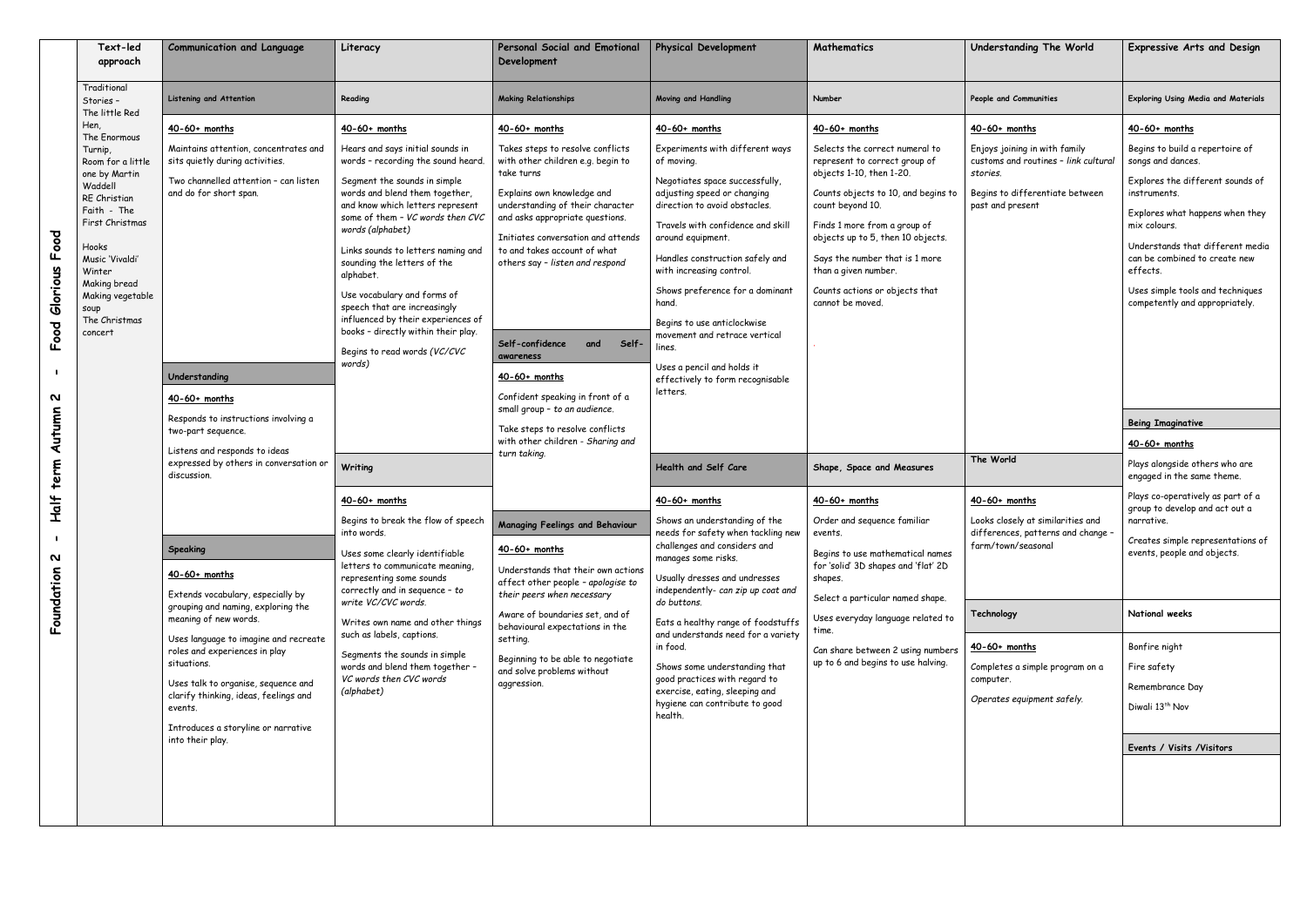| Text-led<br>approach                                                                                                                                                                                                                                                                                                               | <b>Communication and Language</b>                                                                                                                                                                                                                                                                                                                                                                                                                                                                                                                                                                                                                                                                                                                                                                                                                 | Literacy                                                                                                                                                                                                                                                                                                                                                                                                                                                                                                                                                                                                                                                                                                                                                                                                                                                                                                                                 | <b>Personal Social and Emotional</b><br>Development                                                                                                                                                                                                                                                                                                                                                                                                                                                                                                                                                                                                                                                                                                                                                                                                                                                                                                                                 | <b>Physical Development</b>                                                                                                                                                                                                                                                                                                                                                                                                                                                                                                                                                                                                                                                                                                                                                                                                                                                                                                                                                                                                                                                                                                                                                                                                                                                                                                              | Mathematics                                                                                                                                                                                                                                                                                                                                                                                                                                                                                                                                                                                                                                                                                                                                                                                                                                                                                                                                                                                                                                                                                                                                                                                                                                                                                                                                                                                                                                                                                                                                                                                                                                                                                                                                                                                      | Understanding The World                                                                                                                                                                                                                                                                                                                                                                                                                                                                                                                                                                                                                                                                                                                                                                                                                                                                                                                                                                                                        | <b>Expressive Arts and Design</b>                                                                                                                                                                                                                                                                                                                                                                                                                                                                                                                                                                                                                                                                                                                                                                                                                                                                                                                                                                                                                                                                                          |
|------------------------------------------------------------------------------------------------------------------------------------------------------------------------------------------------------------------------------------------------------------------------------------------------------------------------------------|---------------------------------------------------------------------------------------------------------------------------------------------------------------------------------------------------------------------------------------------------------------------------------------------------------------------------------------------------------------------------------------------------------------------------------------------------------------------------------------------------------------------------------------------------------------------------------------------------------------------------------------------------------------------------------------------------------------------------------------------------------------------------------------------------------------------------------------------------|------------------------------------------------------------------------------------------------------------------------------------------------------------------------------------------------------------------------------------------------------------------------------------------------------------------------------------------------------------------------------------------------------------------------------------------------------------------------------------------------------------------------------------------------------------------------------------------------------------------------------------------------------------------------------------------------------------------------------------------------------------------------------------------------------------------------------------------------------------------------------------------------------------------------------------------|-------------------------------------------------------------------------------------------------------------------------------------------------------------------------------------------------------------------------------------------------------------------------------------------------------------------------------------------------------------------------------------------------------------------------------------------------------------------------------------------------------------------------------------------------------------------------------------------------------------------------------------------------------------------------------------------------------------------------------------------------------------------------------------------------------------------------------------------------------------------------------------------------------------------------------------------------------------------------------------|------------------------------------------------------------------------------------------------------------------------------------------------------------------------------------------------------------------------------------------------------------------------------------------------------------------------------------------------------------------------------------------------------------------------------------------------------------------------------------------------------------------------------------------------------------------------------------------------------------------------------------------------------------------------------------------------------------------------------------------------------------------------------------------------------------------------------------------------------------------------------------------------------------------------------------------------------------------------------------------------------------------------------------------------------------------------------------------------------------------------------------------------------------------------------------------------------------------------------------------------------------------------------------------------------------------------------------------|--------------------------------------------------------------------------------------------------------------------------------------------------------------------------------------------------------------------------------------------------------------------------------------------------------------------------------------------------------------------------------------------------------------------------------------------------------------------------------------------------------------------------------------------------------------------------------------------------------------------------------------------------------------------------------------------------------------------------------------------------------------------------------------------------------------------------------------------------------------------------------------------------------------------------------------------------------------------------------------------------------------------------------------------------------------------------------------------------------------------------------------------------------------------------------------------------------------------------------------------------------------------------------------------------------------------------------------------------------------------------------------------------------------------------------------------------------------------------------------------------------------------------------------------------------------------------------------------------------------------------------------------------------------------------------------------------------------------------------------------------------------------------------------------------|--------------------------------------------------------------------------------------------------------------------------------------------------------------------------------------------------------------------------------------------------------------------------------------------------------------------------------------------------------------------------------------------------------------------------------------------------------------------------------------------------------------------------------------------------------------------------------------------------------------------------------------------------------------------------------------------------------------------------------------------------------------------------------------------------------------------------------------------------------------------------------------------------------------------------------------------------------------------------------------------------------------------------------|----------------------------------------------------------------------------------------------------------------------------------------------------------------------------------------------------------------------------------------------------------------------------------------------------------------------------------------------------------------------------------------------------------------------------------------------------------------------------------------------------------------------------------------------------------------------------------------------------------------------------------------------------------------------------------------------------------------------------------------------------------------------------------------------------------------------------------------------------------------------------------------------------------------------------------------------------------------------------------------------------------------------------------------------------------------------------------------------------------------------------|
| Jack and the<br>Beanstalk/Growing a<br>bean                                                                                                                                                                                                                                                                                        | <b>Listening and Attention</b>                                                                                                                                                                                                                                                                                                                                                                                                                                                                                                                                                                                                                                                                                                                                                                                                                    | Reading                                                                                                                                                                                                                                                                                                                                                                                                                                                                                                                                                                                                                                                                                                                                                                                                                                                                                                                                  | <b>Making Relationships</b>                                                                                                                                                                                                                                                                                                                                                                                                                                                                                                                                                                                                                                                                                                                                                                                                                                                                                                                                                         | <b>Moving and Handling</b>                                                                                                                                                                                                                                                                                                                                                                                                                                                                                                                                                                                                                                                                                                                                                                                                                                                                                                                                                                                                                                                                                                                                                                                                                                                                                                               | Number                                                                                                                                                                                                                                                                                                                                                                                                                                                                                                                                                                                                                                                                                                                                                                                                                                                                                                                                                                                                                                                                                                                                                                                                                                                                                                                                                                                                                                                                                                                                                                                                                                                                                                                                                                                           | People and Communities                                                                                                                                                                                                                                                                                                                                                                                                                                                                                                                                                                                                                                                                                                                                                                                                                                                                                                                                                                                                         | <b>Exploring Using Media and Materials</b>                                                                                                                                                                                                                                                                                                                                                                                                                                                                                                                                                                                                                                                                                                                                                                                                                                                                                                                                                                                                                                                                                 |
| Little Red Riding<br>Hood<br>Wolves<br>Gingerbread Man<br><b>Hooks</b><br>Music 'Frozen<br>PE<br>Chinese New Year<br>celebrations<br>$(12^{th}$ Feb)<br>Time<br>Out of Ark: Red<br>Riding Hood, Jack<br>$\sigma$<br>and the Beanstalk<br>Upon<br>Once<br>$\blacktriangleright$<br>Spring<br>term<br><b>Half</b><br>N<br>Foundation | 40-60+ months<br>Listens to stories from beginning to end and<br>answers questions about what they have<br>heard.<br>Two channelled attention – can listen and do<br>for short span.<br>Shows interest when presented with<br>alternative possibilities.<br>Understanding<br>40-60+ months<br>Listens and follow a two-part sequence.<br>Listen and respond to the ideas expressed<br>by others.<br><b>Speaking</b><br>$40-60+$ months<br>Extends vocabulary, especially by grouping<br>and naming, exploring the meaning of new<br>words - topic/theme links.<br>Uses language to imagine and recreate roles<br>and experiences in play situations.<br>Uses talk to organise, sequence and clarify<br>thinking, ideas, feelings and events.<br>Introduces a storyline or narrative into<br>their play.<br>Shows an awareness of past and future. | $40-60+$ months<br>Continues a rhyming string.<br>Segments the sounds in simple words<br>and blend them together and know<br>which letters represent some of them -<br>CVC then to CVCC<br>Links sounds to letters naming and<br>sounding the letters of the alphabet.<br>Read words and simple sentences<br>Talks about a favourite book they have<br>read<br>Writing<br>$40-60+$ months<br>Begins to break the flow of speech<br>into words.<br>Continues a rhyming string.<br>Uses some clearly identifiable letters to<br>communicate meaning, representing<br>some sounds correctly and in sequence.<br>Writes own name and other things such<br>as labels, captions.<br>Segments the sounds in simple words<br>and blend them together $-CVC$ then to<br>CVCC<br>Attempts to write short sentences in<br>meaningful contexts - with adult<br>support<br>Link sounds to letters naming and<br>sounding the letters of the alphabet. | $40-60+$ months<br>Takes steps to resolve conflicts with<br>other children e.g. finding a compromise.<br>They take account of one another's<br>ideas about how to organise their<br>activity e.g. Choosing how to<br>design/build<br>Self-confidence and Self-awareness<br>$40-60+$ months<br>Confident in speaking in front of a small<br>group.<br>Willingly participates in a range of<br>activities and chooses a range of<br>activities.<br>Shows enthusiasm and excitement when<br>participating and engaging in a variety<br>of activities<br>Chooses equipment necessary to<br>complete a task.<br>Managing Feelings and Behaviour<br>$40-60+$ months<br>Understands that their own actions<br>affect other people - tries to comfort<br>and support a child if they are upset<br>when due to their actions.<br>Follow (Aware of) boundaries set, and<br>behavioural expectations in the setting.<br>Begin to be able to negotiate and solve<br>problems without aggression | $40-60+$ months<br>Experiments with different ways of<br>moving - explaining their movement<br>Jumps off an object and lands<br>appropriately.<br>Negotiates space successfully, adjusting<br>speed or changing direction to avoid<br>obstacles.<br>Travels with confidence and skill<br>around, under, over and through,<br>balancing and climbing on equipment.<br>Shows increasing control over an object<br>in pushing, patting, throwing, catching or<br>kicking.<br>Handles tools and construction safely<br>with increasing control - Pushing/pulling<br>apart, fixing/joining together.<br>Uses a pencil and holds it effectively, to<br>form recognisable letters, most of<br>which are correctly formed correctly.<br>Begins to form recognisable letters.<br>Health and Self Care<br>$40-60+$ months<br>Shows an understanding of the needs<br>for safety when fackling new challenges<br>and considers and manages some risks.<br>Practice some appropriate safety<br>measures without direct supervision.<br>Shows understanding of how to<br>transport and store equipment safely.<br>Eats a healthy range of foodstuffs and<br>understands the need for variety in<br>food.<br>Shows some understanding that good<br>practices with regard to exercise,<br>eating, sleeping and hygiene can<br>contribute to good health. | $40-60+$ months<br>Understanding the value of Zero and<br>nothing how to represent it $0$ - use the<br>language: zero, nothing there, all gone,<br>none, empty.<br>Compare groups of objects up to five.<br>Selects the correct numeral to<br>represent a correct group of objects 1-<br>10, then 1-20.<br>Counts objects to 10, and beyond 10.<br>Begins to use 'teens' to count beyond 10.<br>Finds the total number in two groups by<br>adding all of them.<br>Uses the language of more' and 'fewer' -<br>less/more to compare two sets of<br>objects.<br>In practical activities and discussion,<br>begin to use the vocabulary involved in<br>adding.<br>Begins to identify own mathematical<br>problems.<br>Shape, Space and Measures<br>$40-60+$ months<br>Begins to use mathematical names for<br>'solid' 3 D shapes and 'flat' 2D shapes<br>and mathematical terms to describe<br>shapes<br>Recognition of flat 2d shapes.<br>Triangle, Square, Rectangle, Circle<br>Semi-circle, Hexagon, Pentagon<br>Language - flat, 2d, sides, corners,<br>points, edges, straight, curved, round,<br>long, short<br>Selects a particular named shape.<br>Uses familiar objects and common<br>shapes to create and recreate patterns<br>and build models - use shapes<br>appropriately for tasks.<br>Describes their relative position -<br>understanding of positional language.<br>Order 2 or 3 items by length or height.<br>Measure short period of times in simple<br>ways.<br>Beginning to use everyday language<br>related to money.<br><u>ELG</u><br>Children solve problems - Compares<br>objects by weight/capacity<br>Puts objects in order by<br>weight/capacity.<br>Children use everyday language to talk<br>about size - long, longer, longest, short,<br>shorter, shortest, length | $40-60+$ months<br>Identifies and talks about events in<br>their own life and in the lives of family<br>members - spending time with family at<br>the weekend etc<br>Notices that others may have different<br>special days.<br>Joins in with customs and routines - and<br>cultural stories.<br>E L G<br>Talk about past and present events in<br>their own lives.<br>The World<br>$40-60+$ months<br>Knows familiar places identifying<br>features.<br>Identifies features of materials and<br>living things.<br><u>ELG</u><br>Talks about similarities and difference<br>in relation to places.<br>Talks about the features of their own<br>immediate environment and how<br>environments might vary from one<br>another.<br>Technology<br>$40-60+$ months<br>Completes a simple program on a<br>computer.<br>Uses ICT hardware to interact with age<br>appropriate computer software.<br>Logging on and off on the computers in<br>the Computing room.<br>Begins to understand how technology is<br>used in everyday life. | $40-60+$ months<br>Begins to build a repertoire of songs<br>and dances.<br>Explores the different sounds of<br>instruments.<br>Explores what happens when they mix<br>colours.<br>Experiments to create different<br>textures.<br>Manipulates materials to achieve a<br>planned effect.<br>Selects appropriate resources and<br>adapts work where necessary.<br>Select tools, materials and techniques<br>needed to shape, assemble and join<br>materials they are using<br><b>ELG</b><br>Safely use and explore a variety of<br>materials, tools and techniques.<br>Being Imaginative<br>$40-60+$ months<br>Initiates new combinations of<br>movements and gestures in order to<br>express and respond to feelings, idea:<br>and experiences.<br>Chooses particular colours to use for<br>purpose.<br>Plays alongside others who are engage<br>in the same theme.<br>Plays co-operatively as part of a group<br>to develop and act out a narrative.<br>E L G<br>Represent their ideas, thoughts and<br>feelings through design and technolog<br>National weeks<br>Chinese New Year 12th Feb<br>Events / Visits / Visitors |

| Understanding The World                                                                                                     | <b>Expressive Arts and Design</b>                                                                        |  |  |  |  |
|-----------------------------------------------------------------------------------------------------------------------------|----------------------------------------------------------------------------------------------------------|--|--|--|--|
| People and Communities                                                                                                      | <b>Exploring Using Media and Materials</b>                                                               |  |  |  |  |
| <u>40-60+ months</u>                                                                                                        | <u>40-60+ months</u>                                                                                     |  |  |  |  |
| Identifies and talks about events in<br>their own life and in the lives of family<br>members - spending time with family at | Begins to build a repertoire of songs<br>and dances.                                                     |  |  |  |  |
| the weekend etc                                                                                                             | Explores the different sounds of<br>instruments.                                                         |  |  |  |  |
| Notices that others may have different<br>special days.                                                                     | Explores what happens when they mix<br>colours.                                                          |  |  |  |  |
| Joins in with customs and routines - and<br>cultural stories.                                                               | Experiments to create different<br>textures.                                                             |  |  |  |  |
| ELG                                                                                                                         | Manipulates materials to achieve a<br>planned effect.                                                    |  |  |  |  |
| Talk about past and present events in<br>their own lives.                                                                   | Selects appropriate resources and<br>adapts work where necessary.                                        |  |  |  |  |
|                                                                                                                             | Select tools, materials and techniques<br>needed to shape, assemble and join<br>materials they are using |  |  |  |  |
| The World                                                                                                                   |                                                                                                          |  |  |  |  |
|                                                                                                                             | ELG                                                                                                      |  |  |  |  |
| <u>40-60+ months</u>                                                                                                        | Safely use and explore a variety of                                                                      |  |  |  |  |
| Knows familiar places identifying<br>features.                                                                              | materials, tools and techniques.                                                                         |  |  |  |  |
| Identifies features of materials and<br>living things.                                                                      | <b>Being Imaginative</b>                                                                                 |  |  |  |  |
| ELG                                                                                                                         | 40-60+ months                                                                                            |  |  |  |  |
| Talks about similarities and difference<br>in relation to places.                                                           | Initiates new combinations of<br>movements and gestures in order to                                      |  |  |  |  |
| Talks about the features of their own<br>immediate environment and how                                                      | express and respond to feelings, ideas<br>and experiences.                                               |  |  |  |  |
| environments might vary from one<br>another.                                                                                | Chooses particular colours to use for a<br>purpose.                                                      |  |  |  |  |
| Technology                                                                                                                  | Plays alongside others who are engaged<br>in the same theme.                                             |  |  |  |  |
|                                                                                                                             | Plays co-operatively as part of a group<br>to develop and act out a narrative.                           |  |  |  |  |
| <u>40-60+ months</u>                                                                                                        |                                                                                                          |  |  |  |  |
| Completes a simple program on a<br>computer.                                                                                | ELG                                                                                                      |  |  |  |  |
| Uses ICT hardware to interact with age<br>appropriate computer software.                                                    | Represent their ideas, thoughts and<br>feelings through design and technology.                           |  |  |  |  |
| Logging on and off on the computers in<br>the Computing room.                                                               | National weeks                                                                                           |  |  |  |  |
| Begins to understand how technology is                                                                                      |                                                                                                          |  |  |  |  |
| used in everyday life.                                                                                                      | Chinese New Year 12th Feb                                                                                |  |  |  |  |
|                                                                                                                             | Events / Visits / Visitors                                                                               |  |  |  |  |
|                                                                                                                             |                                                                                                          |  |  |  |  |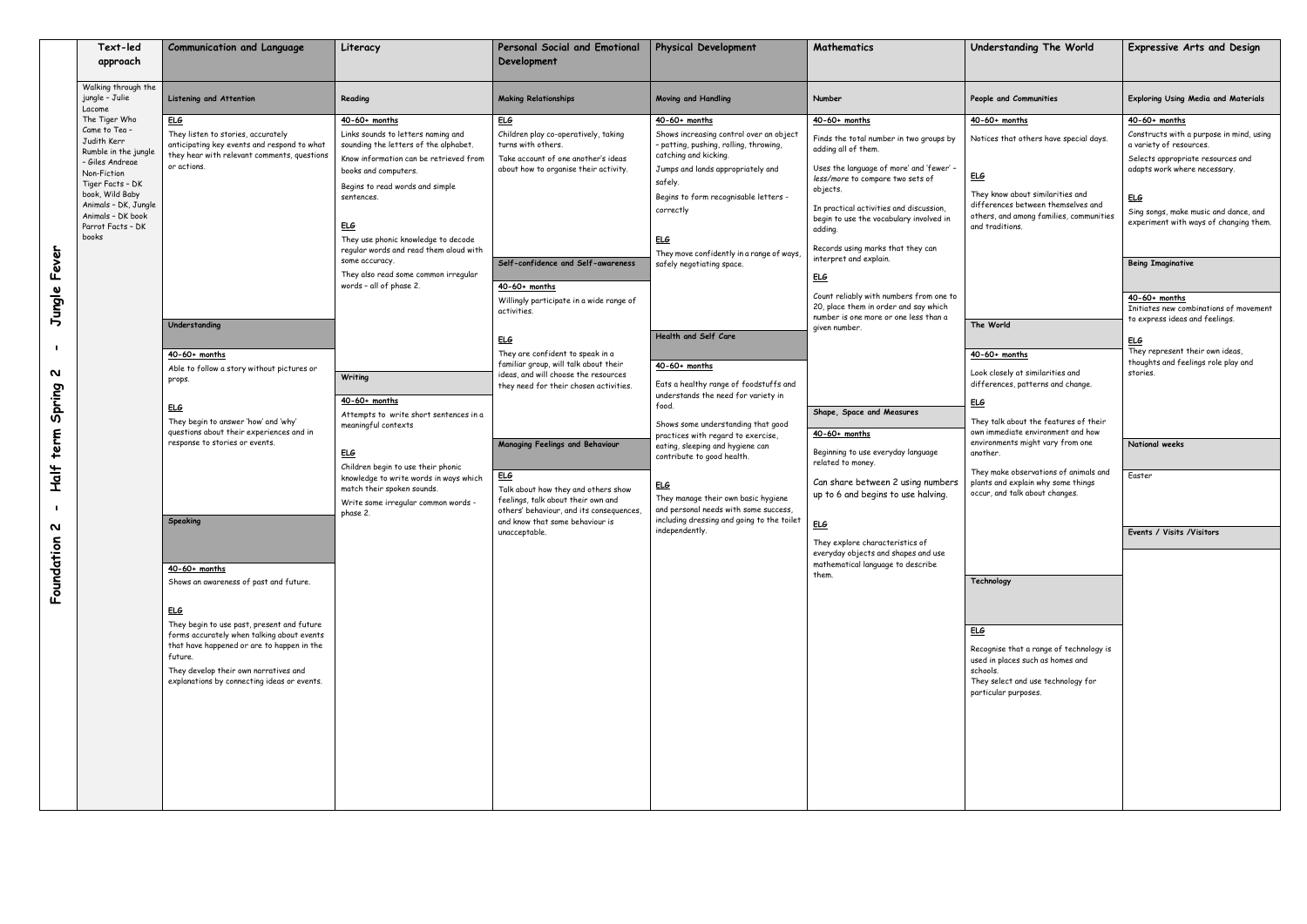|                                                                                                                                                                                                       | Text-led approach                                                                                                                                                                                                                                                                  | <b>Communication and Language</b>                                                                                                                                                                                                                                                                          | Literacy                                                                                                                                                                                                                                                                                                                       | Personal Social and Emotional<br>Development                                                                                                                                                                                                                                                                                                                                                                                   | <b>Physical Development</b>                                                                                                                                                                                                                                                                                                                                 | <b>Mathematics</b>                                                                                                                                                                                                               | Understanding The World                                                                                                                                                                                                                                                                                                                                                                                                 | <b>Expressive Arts and Design</b>                                                                                                                                                                                                                             |
|-------------------------------------------------------------------------------------------------------------------------------------------------------------------------------------------------------|------------------------------------------------------------------------------------------------------------------------------------------------------------------------------------------------------------------------------------------------------------------------------------|------------------------------------------------------------------------------------------------------------------------------------------------------------------------------------------------------------------------------------------------------------------------------------------------------------|--------------------------------------------------------------------------------------------------------------------------------------------------------------------------------------------------------------------------------------------------------------------------------------------------------------------------------|--------------------------------------------------------------------------------------------------------------------------------------------------------------------------------------------------------------------------------------------------------------------------------------------------------------------------------------------------------------------------------------------------------------------------------|-------------------------------------------------------------------------------------------------------------------------------------------------------------------------------------------------------------------------------------------------------------------------------------------------------------------------------------------------------------|----------------------------------------------------------------------------------------------------------------------------------------------------------------------------------------------------------------------------------|-------------------------------------------------------------------------------------------------------------------------------------------------------------------------------------------------------------------------------------------------------------------------------------------------------------------------------------------------------------------------------------------------------------------------|---------------------------------------------------------------------------------------------------------------------------------------------------------------------------------------------------------------------------------------------------------------|
|                                                                                                                                                                                                       | Aliens Love<br>Underpants by                                                                                                                                                                                                                                                       | <b>Listening and Attention</b>                                                                                                                                                                                                                                                                             | Reading                                                                                                                                                                                                                                                                                                                        | <b>Making Relationships</b>                                                                                                                                                                                                                                                                                                                                                                                                    | <b>Moving and Handling</b>                                                                                                                                                                                                                                                                                                                                  | Number                                                                                                                                                                                                                           | People and Communities                                                                                                                                                                                                                                                                                                                                                                                                  | <b>Exploring Using Media and Materials</b>                                                                                                                                                                                                                    |
| Claire Freedman<br>and Ben Cort,<br><b>Whatever Next</b><br>by Jill Murphey<br>Supertato by Sue<br>Hendra<br>Beyond<br>Music - The<br>Planets by Gustav<br>Holst<br>and<br>Out of Ark:<br>Space songs | <u>ELG</u><br>Listen attentively in a range of situations.<br>Listen to stories, accurately anticipating key<br>events and respond to what they hear with<br>relevant comments, questions or actions.<br>They give their attention to what others say<br>and respond appropriately | <u>ELG</u><br>Read and understand simple sentences.<br>They also read some common irregular<br>words.<br>They demonstrate understanding when<br>talking with others about what they<br>have read.<br>They use phonic knowledge to decode<br>regular words and read them aloud<br>accurately.               | <u>ELG</u><br>They show sensitivity to others' needs<br>and feelings, and form positive<br>relationships with adults and<br>other children<br>Children play co-operatively, taking<br>turns with others.<br>They take account of one another's<br>ideas about how to organise their<br>activity.                               | ELG<br>Children show good control and co-<br>ordination in large and small movements.<br>They move confidently in a range of<br>ways, safely negotiating space.<br>They handle equipment and tools<br>effectively, including pencils for writing.                                                                                                                                                                              | <b>ELG</b><br>Count reliably with numbers from one to<br>20, place them in order and say which<br>number is one more or one less than a<br>given number.<br>Using quantities and objects, they add<br>and subtract two single-digit numbers<br>and count on or back to find the answer.<br>They solve problems, including doubling,<br>halving and sharing. | <b>ELG</b><br>Talk about past and present events in<br>their own lives and in the lives of family<br>members.<br>They know that other children don't<br>always enjoy the same things, and are<br>sensitive to this.<br>The World | ELG<br>Sing songs, make music and dance, and<br>experiment with ways of changing the<br>They safely use and explore a variety<br>materials, tools and techniques,<br>experimenting with colour, design,<br>texture, form and function.<br><b>Being Imaginative</b>                                                                                                                                                      |                                                                                                                                                                                                                                                               |
| Infinity<br>$\overline{\phantom{a}}$<br>$\blacktriangleright$<br>Summer<br>term                                                                                                                       |                                                                                                                                                                                                                                                                                    | Understanding<br>ELG<br>Follow instructions involving several ideas or<br>actions.<br>They answer 'how' and 'why' questions about<br>their experiences and in response to stories<br>or events.<br>Speaking<br>ELG<br>They use past, present and future forms<br>accurately when talking about events that |                                                                                                                                                                                                                                                                                                                                | Self-confidence and Self-awareness<br><b>ELG</b><br>Confident to try new activities, and say<br>why they like some activities more than<br>others.<br>They are confident to speak in a<br>familiar group, will talk about their<br>ideas, and will choose the resources<br>they need for their chosen activities.<br>They say when they do or don't need<br>help                                                               | Health and Self Care<br>ELG<br>Children know the importance for good<br>health of physical exercise, and a<br>healthy diet, and talk about ways to<br>keep healthy and safe.<br>They manage their own basic hygiene<br>and personal needs successfully,<br>including dressing and going to the toilet<br>independently.                                     | Shape, Space and Measures<br><u>ELG</u><br>They recognise, create and describe<br>patterns.                                                                                                                                      | 30-50 months<br>Early Learning Goal Children know about<br>similarities and differences in relation<br>to places, objects, materials and living<br>things.<br>They talk about the features of their<br>own immediate environment and how<br>environments might vary from one<br>another.<br>They make observations of animals and<br>plants and explain why some things<br>occur, and talk about changes.<br>Technology | ELG<br>Use what they have learnt about medi<br>and materials in original ways, thinking<br>about uses and purposes.<br>They represent their own ideas,<br>thoughts and feelings through design<br>and technology, art, music, dance, role<br>play and stories |
| <b>Half</b><br>໙<br>Foundation                                                                                                                                                                        |                                                                                                                                                                                                                                                                                    | have happened or are to happen in the<br>future.<br>Express themselves effectively, showing<br>awareness of listeners' needs.<br>They develop their own narratives and<br>explanations by connecting ideas or events                                                                                       | Writing<br><u>ELG</u><br>They write simple sentences which can<br>be read by themselves and others.<br>They also write some irregular common<br>words.<br>Use their phonic knowledge to write<br>words in ways which match their spoken<br>sounds.<br>Some words are spelt correctly and<br>others are phonetically plausible. | <b>Managing Feelings and Behaviour</b><br><u>ELG</u><br>Talk about how they and others show<br>feelings, talk about their own and<br>others' behaviour, and its consequences,<br>and know that some behaviour is<br>unacceptable.<br>They work as part of a group or class,<br>and understand and follow the rules.<br>They adjust their behaviour to<br>different situations, and take changes<br>of routine in their stride. |                                                                                                                                                                                                                                                                                                                                                             |                                                                                                                                                                                                                                  | <b>ELG</b><br>Recognise that a range of technology is<br>used in places such as homes and<br>schools.<br>They select and use technology for<br>particular purposes.                                                                                                                                                                                                                                                     | National weeks<br>Events / Visits / Visitors                                                                                                                                                                                                                  |

| Understanding The World                                                                                                                                                                                                                                                                                                                                                                                                 | <b>Expressive Arts and Design</b>                                                                                                                                                                                                                              |
|-------------------------------------------------------------------------------------------------------------------------------------------------------------------------------------------------------------------------------------------------------------------------------------------------------------------------------------------------------------------------------------------------------------------------|----------------------------------------------------------------------------------------------------------------------------------------------------------------------------------------------------------------------------------------------------------------|
| People and Communities                                                                                                                                                                                                                                                                                                                                                                                                  | <b>Exploring Using Media and Materials</b>                                                                                                                                                                                                                     |
| ELG<br>Talk about past and present events in<br>their own lives and in the lives of family<br>members.<br>They know that other children don't<br>always enjoy the same things, and are<br>sensitive to this.                                                                                                                                                                                                            | ELG<br>Sing songs, make music and dance, and<br>experiment with ways of changing them<br>They safely use and explore a variety of<br>materials, tools and techniques,<br>experimenting with colour, design,<br>texture, form and function.                     |
|                                                                                                                                                                                                                                                                                                                                                                                                                         | <b>Being Imaginative</b>                                                                                                                                                                                                                                       |
| The World                                                                                                                                                                                                                                                                                                                                                                                                               |                                                                                                                                                                                                                                                                |
| 30-50 months<br>Early Learning Goal Children know about<br>similarities and differences in relation<br>to places, objects, materials and living<br>things.<br>They talk about the features of their<br>own immediate environment and how<br>environments might vary from one<br>another.<br>They make observations of animals and<br>plants and explain why some things<br>occur, and talk about changes.<br>Technology | ELG<br>Use what they have learnt about media<br>and materials in original ways, thinking<br>about uses and purposes.<br>They represent their own ideas,<br>thoughts and feelings through design<br>and technology, art, music, dance, role<br>play and stories |
| ELG<br>Recognise that a range of technology is<br>used in places such as homes and                                                                                                                                                                                                                                                                                                                                      | National weeks                                                                                                                                                                                                                                                 |
| schools.<br>They select and use technology for<br>particular purposes.                                                                                                                                                                                                                                                                                                                                                  | Events / Visits / Visitors                                                                                                                                                                                                                                     |
|                                                                                                                                                                                                                                                                                                                                                                                                                         |                                                                                                                                                                                                                                                                |